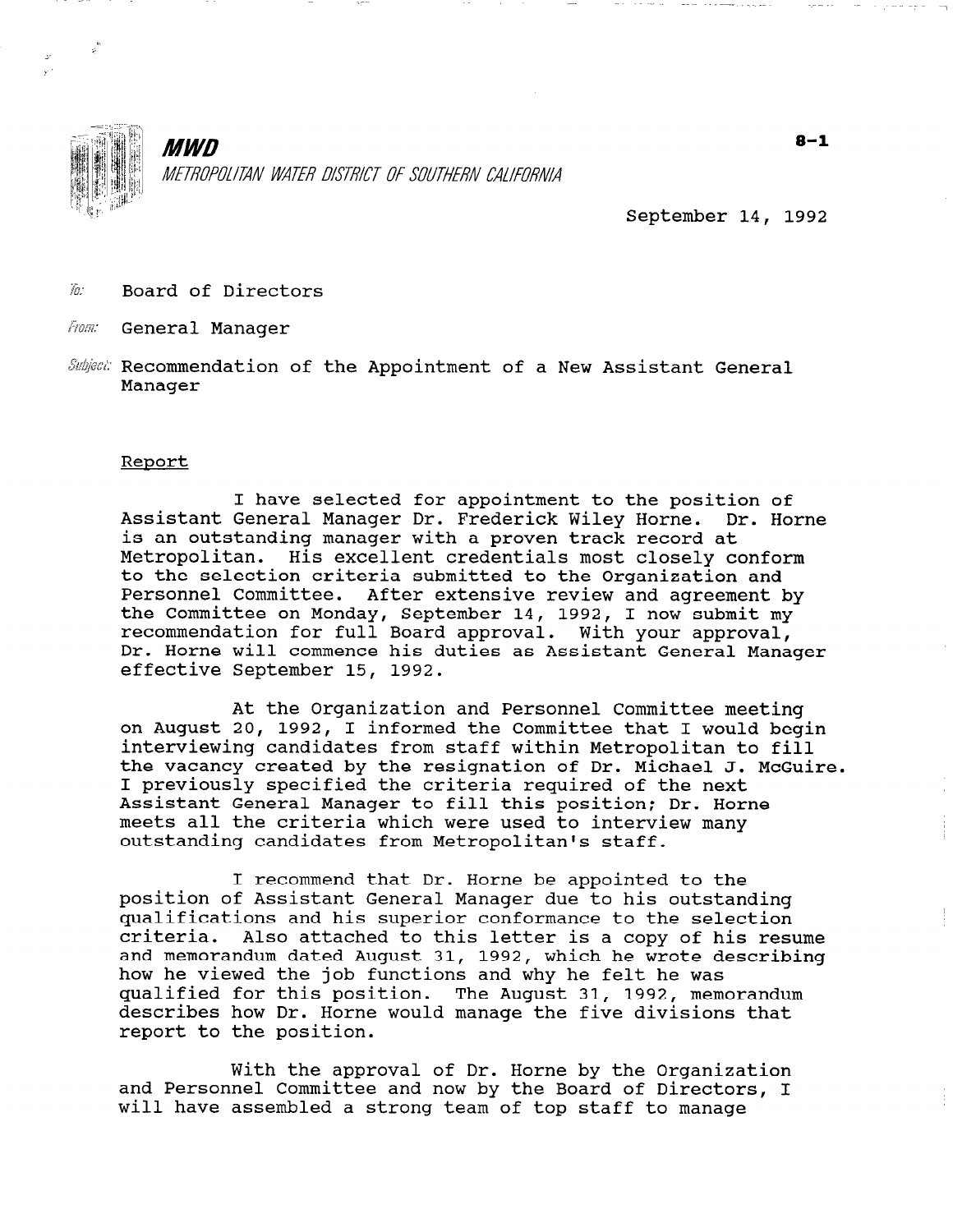$\mathbb{Q}^d$ 

Metropolitan's personnel in accomplishing the District's goals and objectives.

Recommendation

That the Board approve the appointment of Dr. Frederick Wiley Horne to the position of Assistant General

Manager effective immediately.<br>Carl foromage with  $Q$ 

EJA/GJB/jj

Attachment

s:1116bo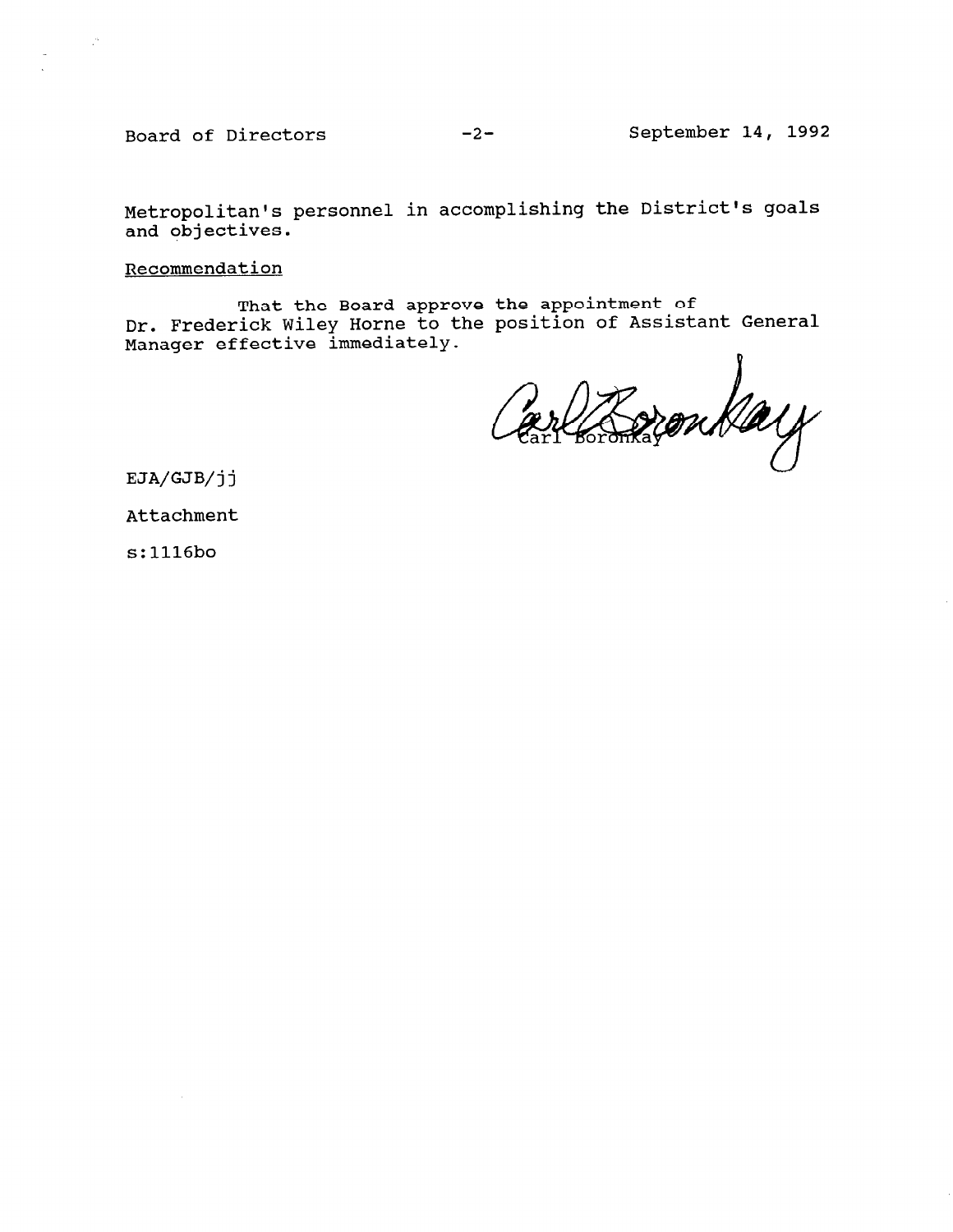MEMORANDUM

#### August 31, 1992

To: Director of Personnel

From: Director of Planning

Subject: Application for Position of Assistant General Manager

This is a request to be considered for the position of Assistant General Manager of the Metropolitan Water District. My resume is enclosed, along with a statement of priorities.

My qualifications include 20 years' progressively responsible experience in wastewater treatment and disposal, water reclamation and reuse, and water storage, treatment, and distribution. Seventeen of those years have involved supervising and administrating at the unit, section, branch, special program, and division levels. Each assignment has resulted in successfully operating facilities and programs. The assignments have involved working with management teams and decision-makers, and directing a wide variety of professional skills--to produce a successful project or program.

My management philosophy is leadership: To visualize the goal, and to convey the vision with clarity to others. This means being on the workfloor, in day-to-day touch with the team. When the vision is "owned" by the team, the second essential is to delegate to task managers, set specific goals, and measure their progress toward goals. This is a simple approach to building projects and building managers as well.

A statement of priorities is attached. My approach to Assistant General Manager reflects the austerity of the 1990s. To get more from less. We can achieve higher productivity--and higher quality--by simplifying procedures and making the goals of each functional unit specific and measurable. Finally, there are some strategic planning gaps to be filled which are essential to reaching Metropolitan's goals.

Attachments (2): Statement of Priorities Statement of Qualifications

Wiley Horne

cc: General Manager Carl Boronkay Assistant General Manager Duane L. Georgeson Assistant General Manager Richard W. Balcerzak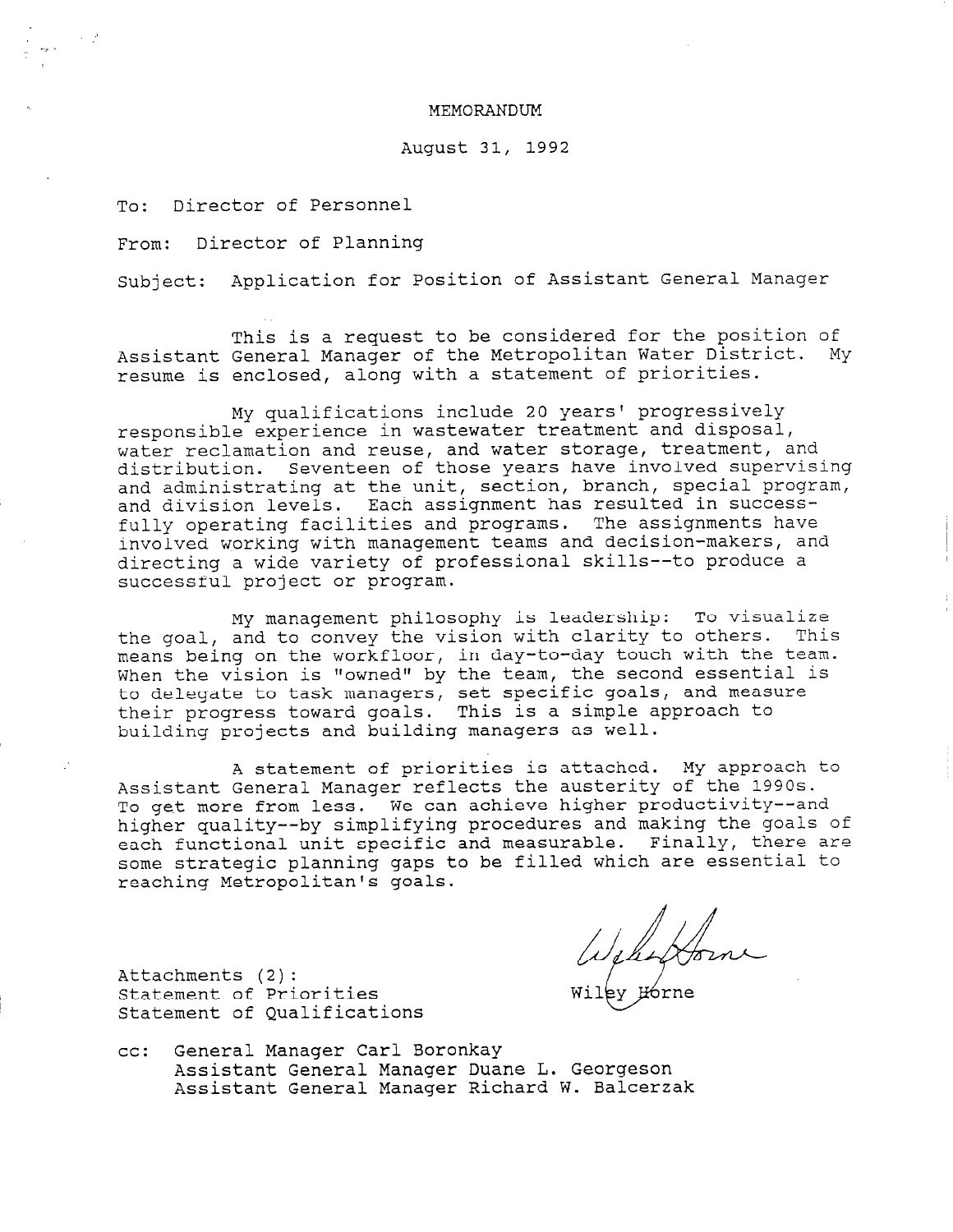## STATEMENT OF PRIORITIES FOR ASSISTANT GENERAL MANAGER OF THE FINANCE, PERSONNEL, INFORMATION SYSTEMS, ADMINISTRATIVE SERVICES, AND ENVIRONMENTAL COMPLIANCE DIVISIONS

Metropolitan is reaching a new consensus as to purpose and goals. The Board of Directors' adopted a Mission Statement on January 14, 1992 and a Goals Statement on August 20, 1992. The Assistant General Manager will provide the human, financial, and infrastructure resources needed to carry out District goals, and will ensure excellence and efficiency in Board communications and internal administration.

## PRIORITY 1: TASK MANAGER FOR BOARD COMMUNICATIONS

The Board of Directors is a "customer" of management. It has many tasks to perform with limited time and resources. Therefore, staff-to-Board communication is critical. I suggest assigning a professional staffer (now on board) with expertise in training and communications to interact between management, staff, and Board in order to meet any special needs of the Board, and to find ways to build higher quality into our standard Board letters and monthly reports. At the General Manager's direction, this task manager might survey the Board for suggestions, and find simple ways (not new procedure on top of old) to adapt our current practices to serve Board needs. Another suggestion would be to calendar special workshops each year geared to "sharing the vision", in which topics such as water transfers, water quality improvements, rate design, strategic planning, project management, and others, could be aired for discussion.

## PRIORITY 2: STRATEGIC PLAN--REVENUE AND RATE DESIGN

The scale of outlays which are needed to meet the District's adopted goal for supply reliability will require substantial rate increases over the next few years. Recognizing substantial face increases over the next few jears: heoog efficiency: Are the beneficiaries paying their fair shares? Is efficiency: Are the beneficiaries paying their fair shares?<br>growth paying its way? Should connection charges be used, or not? If water pricing were changed, could facilities be scaled down?

A Strategic Plan on Revenue and Rate Design should be scoped in conjunction with the members, and aimed at filling this scoped in conjunction with the members, and aimed at fiffing the second Black most critical "gap" in Metropolitan's ritual problems of and Veatch Study was not scoped to resolve problems of benefit<br>distribution and rate design. Yet reaching consensus among the distribution and rate design. Tet reaching consensus among the rempers on these issues is critica.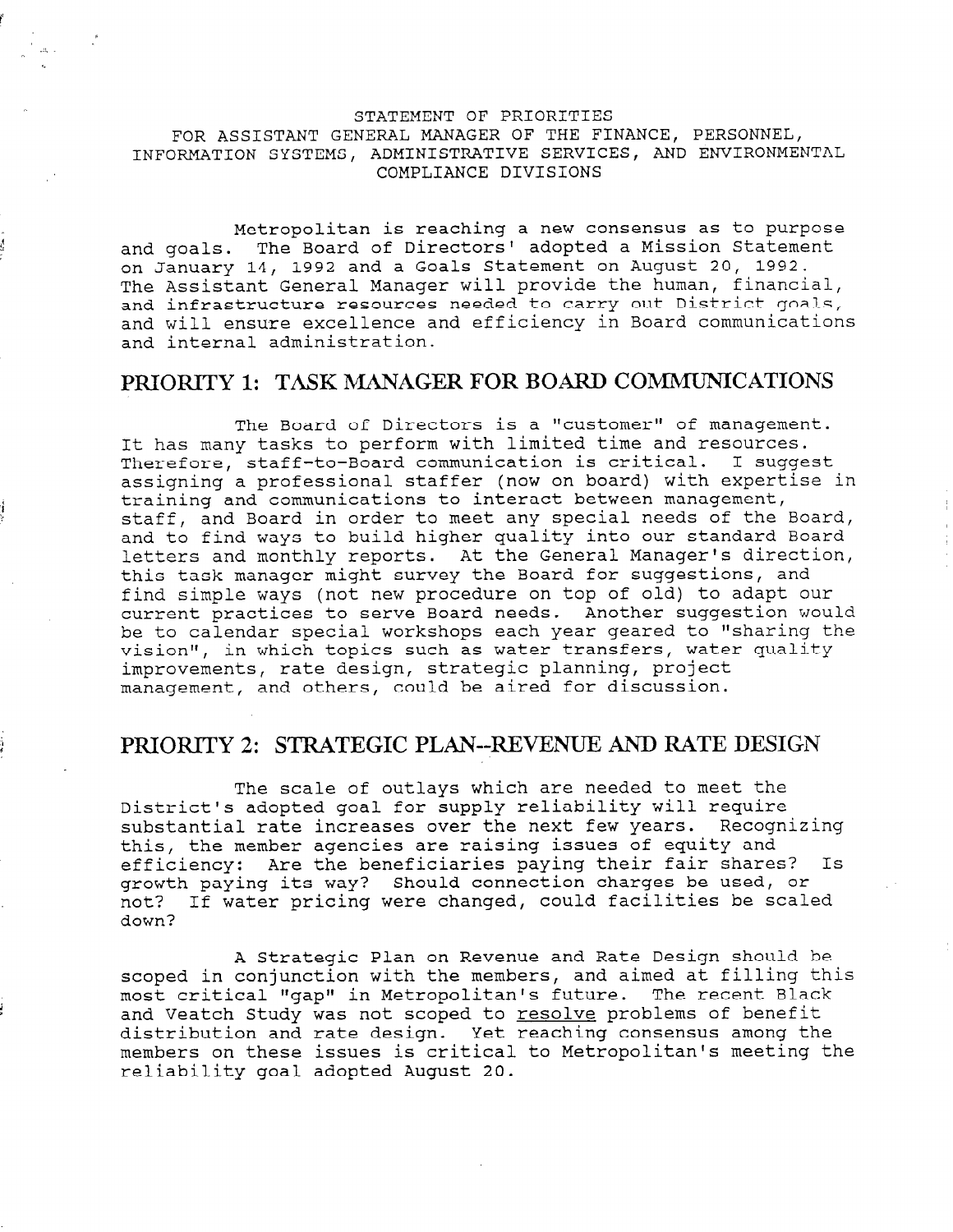The proposed study is a logical companion to the Strategic Planning Study, and the Strategic Resources Assessment being conducted jointly with the members. However, neither of the existing Strategic Studies is funded to resolve the main issues. An expanded scope of work and appropriate funding will be required.

..\*'. 1

# PRIORITY 3: STRATEGIC PLAN, STAFFING AND SUCCESSION

Metropolitan has a staff of 2,166 comprising dozens of skills. The future will require a different mix of skills than those now aboard. We will likely have to hire these skills in an austere climate, perhaps under a "hiring cap." We have an opportunity now to start hiring for the future, as many older employees will soon be retiring. It would be short-sighted simply to fill these vacating positions "in kind."

Yet we have no long-range staffing or succession plan. Such a plan would enable the District (1) to hire future skill needs, rather than perpetuating the existing mix, (2) to adapt to changing skill needs within an overall "cap", through attrition, (3) to validate our long-term housing plans, and (4) to recruit the highest-quality affirmative action candidates. The key is to hire slowly, to hire quality, and to hire emerging skill needs, rather than to simply fill vacant billets.

## PRIORITY 4: MOTIVATE MANAGERS TO ACHIEVE GOALS

Managers are not held accountable for meeting the goals and objectives printed each year in the District's budget. If the Board's Mission and Goals Statements are to be implemented through Strategic Plans, three things are vital. First, the objectives of each division, branch, and section must line up with District objectives. Second, the line unit's objectives must be specific, so that it can be determined whether it is being accomplished or not. Third, managers should agree to and be accountable for their objectives.

Accountability will raise productivity and quality. More thought, care, and planning will go into budgeted goals, because managers will answer for the results. We could expect fewer but more specific goals. This will increase productivity and quality, because managers will place a higher value on time and will commit man-hours only to carry out agreed upon goals. This discipline will uncover bottlenecks and inefficiencies which hinder performance, since managers will elevate problems for solution rather than live with them.

Of course, goals change. There are reasons why management must modify, add, drop, or reschedule objectives. Accountability is not a report card; it is a discipline in which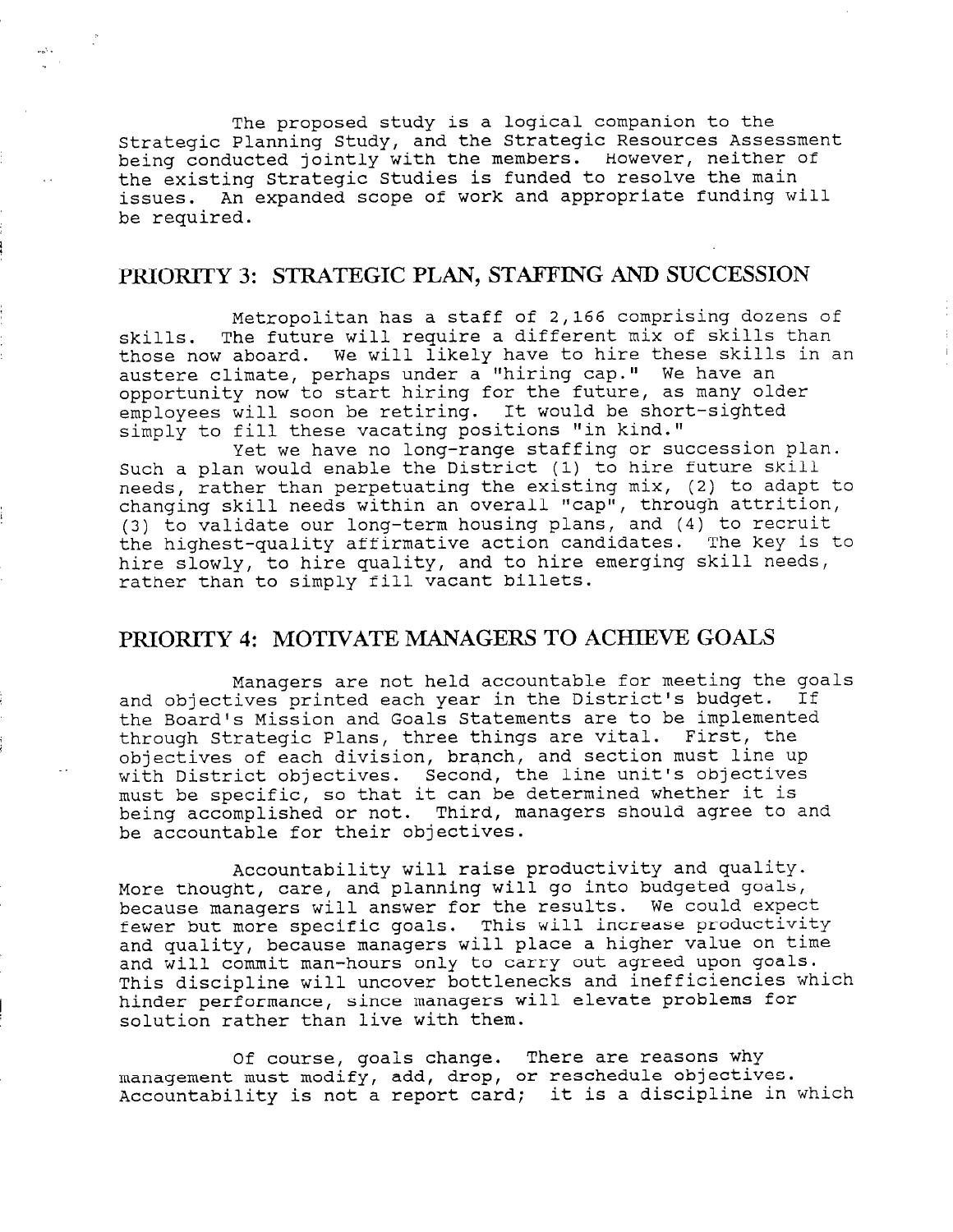objectives are not allowed to drift away unnoticed. Each manager would report (perhaps semi-annually) as to progress, modification, or rescheduling of his assigned objectives. This ensures that problems and solutions are recognized and elevated in timely fashion.

## PRIORITY 5: SHARING THE VISION AND RAISING MORALE

Metropolitan has historically expected--and gotten- commitment above and beyond the average performance of tasks. Field and office staff have historically done the extras which add up to commitment--speakers' bureaus, squared-away field offices and the like. This spirit can be nurtured and repaid by recognition, and by more informal workplace contact. Being in touch and listening is critical. Conveying management's vision is critical. The assistant general manager will make it his business to be on district workfloors, talking with the supervisors and troops, and finding out what is on their minds. That will be of immense importance in holding the organization together at negotiation time.

## PRIORITY 6: RECRUITING FOR AFFIRMATIVE ACTION

Equal opportunity and affirmative action must be part of our basic business practice. I suggest active recruiting of minority professionals and services. At present, this is difficult to do, because as stated above, Metropolitan enters the iob market on a "spot" basis to fill an existing vacancy. The long-range staffing plan cited above offers the opportunity to recruit highly-qualified minority professionals as part of a strategy to meet longer-range skill needs. We can take time to recruit and train. Internal minority applicants need not be slighted in this process, and special protections can be installed for them. In addition, we should take a close look at setting more specific targets or goals for District use of minority-provided services and supplies.

## PRIORITY 7: SIMPLIFY FOR QUALITY AND EFFICIENCY

In the area of daily business practice, two goals to be sought are consistent professionalism and efficiency. I believe both goals would be helped by finding ways to standardize and simplify. For example, we continue to reinvent standard contract simplify. In example, we concinue to refusent standard of ranguage, consuming major man-nours even in the most routine agreements. I propose to appoint a simplification group effort in daily practice.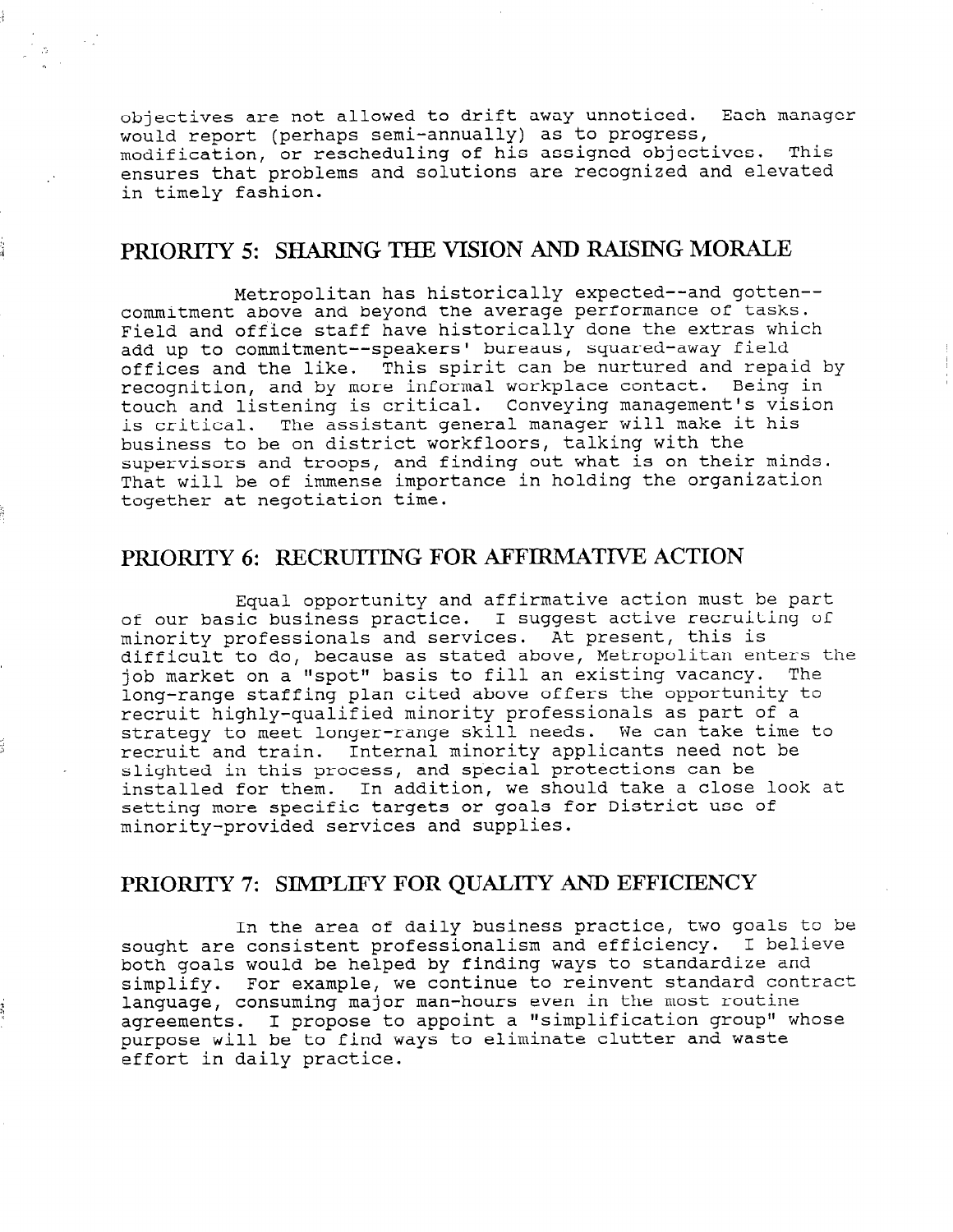RESUME<sup>1</sup>

## PERSONAL

..^ .

Frederick Wiley Horne 229 West Whitcomb Avenue Glendora, California 91740

| Birthdate:  | May 14, 1942              |
|-------------|---------------------------|
| Birthplace: | Charlotte, North Carolina |
| Age:        | 50.                       |
| Wife:       | Susan B. Horne            |
| Son:        | Daniel C. Horne           |

## EDUCATION

Bachelor of Science in Mathematics, University of North Carolina, Chapel Hill, 1967

- Master of Science in Environmental Chemistry and Biology, University of North Carolina, Chapel Hill, 1969 Primary coursework included the chemistry and biology of rivers, lakes, and estuaries; waste management and purification processes.
- Doctor of Philosophy in Water Resources Engineering, Department of Environmental Science & Engineering, Department of Environmental Science & Engineering,<br>University of North Carolina, Chapel Hills, 1976 Primary coursework included water and waste treatment, systems analysis and operational research techniques applied to reservoirs and water supply. Cechniques applieu co reservoirs and water s National Bank Research Fellowship. of Engineers Research Grant. y. FILST<br>U.S. Army Corps
- Doctoral Dissertation: Dvnamic Reservoir Control Usinq rai Dissertation: <u>Dynamic Reservoir Control</u> rofecasts. Use of dynamic programming to f seasonal storage and release rules for three<br>multipurpose reservoirs in North Carolina.

### REGISTRATION

Registered Civil Engineer in California, No. C 28512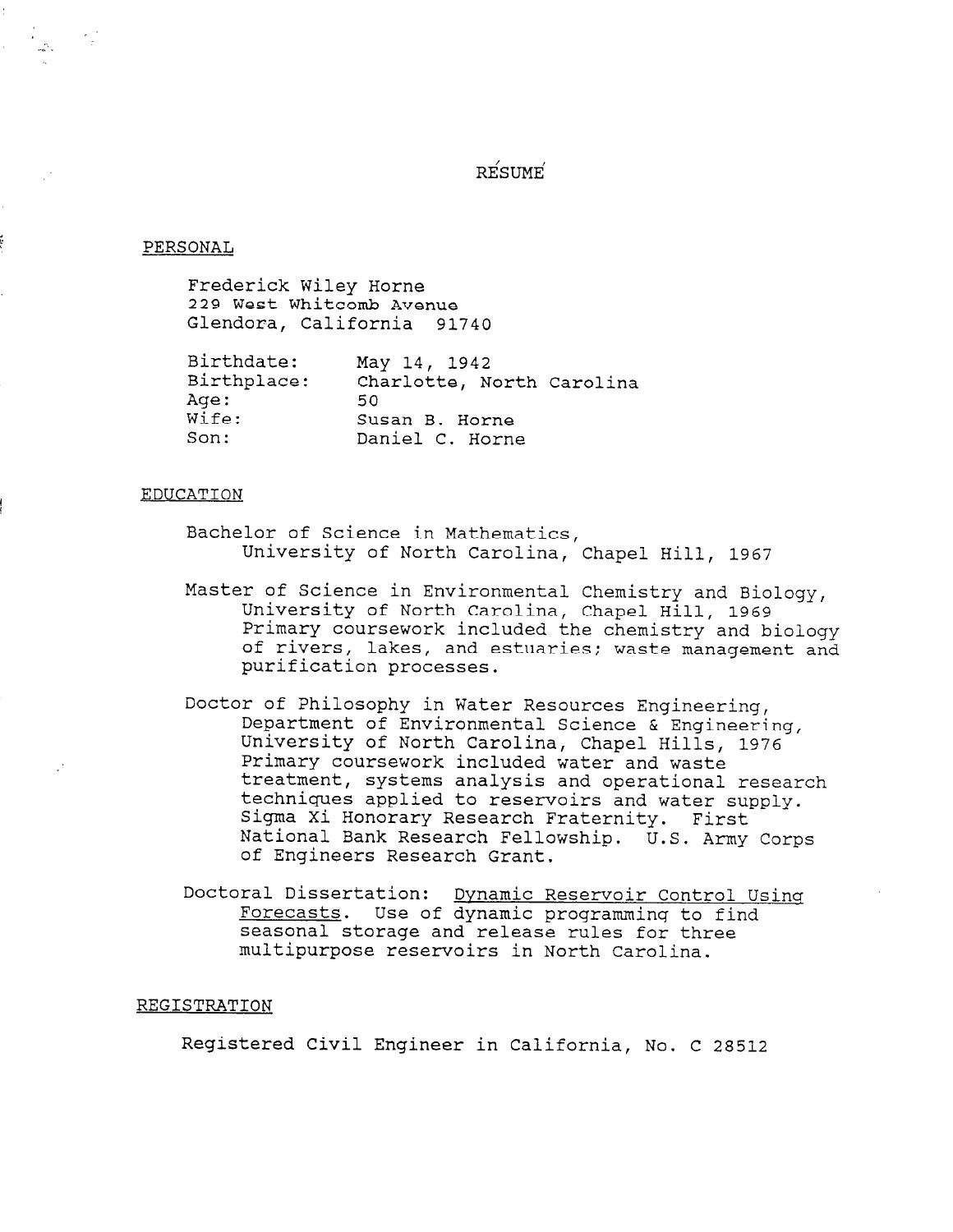#### EXPERIENCE

Dr. Horne has a total of 20 years' progressively responsible experience in water and wastewater engineering, including wastewater reclamation and reuse. Specific assignments include the following:

- I. METROPOLITAN WATER DISTRICT OF SOUTHERN CALIFORNIA [1982 to present]
	- A. Director of Planning, 1985 to present (September 1992)

As head of the Planning Division, Dr. Horne is responsible for projecting the demographics and water demands of 15 million people residing in 300 cities and communities, and overseeing engineering plans to meet their needs: specific duties include the siting, sizing, costing, and scheduling of major additions to Metropolitan's \$10 billion waste delivery, storage, treatment, and distribution system; and for all environmental documentation and permitting of District projects. Dr. Horne is directing the feasibility-level studies and environmental documentation for a \$6 billion upgrading and expansion of Metropolitan's water delivery system. To date, \$3 billion in projects have successfully entered design or construction, including the San Diego Canal enlargement, Mills Plant Expansions I and II, Jensen Plant Expansion, Skinner Plant Expansion, and Etiwanda Pipeline and Powerplant. Dr. Horne also pioneered the environmental mitigation techniques necessary for success.

He initiated Metropolitan's Conservation Credits Program. He developed the District's first computerized planning database, its first geographic information system, its first system simulation and linear programming models, its first integrated graphics unit, and its first statistical demand and water sales forecasting models essential to rigorous planning function.

B. Principal Engineer, 1982-1985

As Principal Engineer, Dr. Horne successfully developed and implemented all aspects of Metropolitan's Local Projects Program, a regional water reclamation financing authority. The engineering, financial, and institutional basis authority. The engineering, financial, and insertational was developed in cooldination with management, boald, a member agencies. Since its inception in 1982, the Local<br>Projects Program has contracted to assist some 46 wastewater and groundwater reclamation projects in Southern California.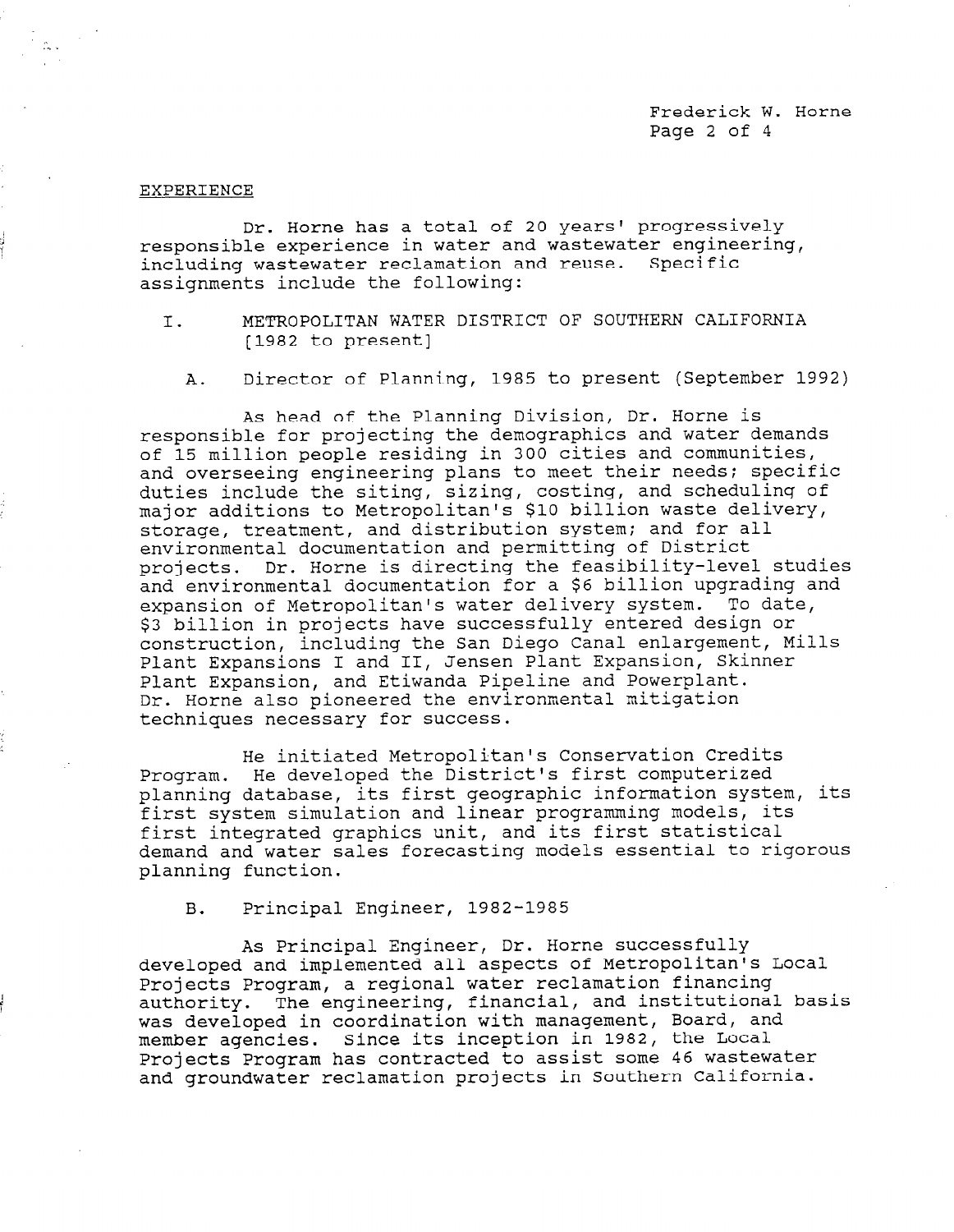## II. ORANGE AND LOS ANGELES COUNTIES WATER REUSE STUDY [1977-19821

The OLAC Water Reuse Study was formed by a Joint Powers Agency of six water and wastewater authorities in Southern California, in contract with six State and Federal water resource and environmental authorities. As Project Manager, Dr;'Horne led staff and consultants to completion of a landmark research, marketing, engineering, health effects, environmental, financial, and institutional plan for water reclamation in Southern California. Following extensive public participation, the OLAC Study findings have now been implemented under the Metropolitan Water District's Local Projects Program, resulting in a major expansion of wastewater reuse throughout Southern California.

#### III. LOS ANGELES COUNTY SANITATION DISTRICTS [1972-19771

Dr. Horne served as associate engineer, engineer, and supervising civil engineer. Determined regional wastewater conveyance and treatment needs, prepared cost, revenue, and system reliability analyses; prepared numerous engineering reports on proposed sewer, wastewater treatment, and reclamation facility plans: eventually directed the facility planning and environmental permitting for a \$1 billion upgrading and expansion of LACSD'S regional wastewater and reclamation system. Specific assignments included wastewater treatment and reclamation plans for districts serving the Antelope Valley, Santa Clarita Valley, and coastal plain of Los Angeles County. Supervised preparation of regional wastewater Facilities Plan and combined EIS/EIR for a Joint Outfall System serving a population of 4 million residing in 73 cities. This effort combined engineering, environmental, financial and public participation elements into a successful plan which has led to construction 300 million gallons per day of secondary treatment and 200 million gallons per day of tertiary treatment of municipal wastewater. In 1977, he received special of municipal wastewater. In 1977, he received special<br>assignment as Project Manager of a regional wastewater reclamation project.

### PROFESSIONAL PUBLICATIONS

- Horne, F. Wiley and Gary J. Hazel, "Regional Water Reclamation in Southern California,1' Proceedings of Wediamation in Southern California, Proceedings water keuse Symp
- Grant, Frank A., Gordon P. Treweek, and F. Wiley Horne, , Frank A., Gordon P. Treweek, and P. Wiley Horne, "Water Reuse--Industrial Cost and Pricing Strategies,"<br>Consulting Engineer, September 1979.